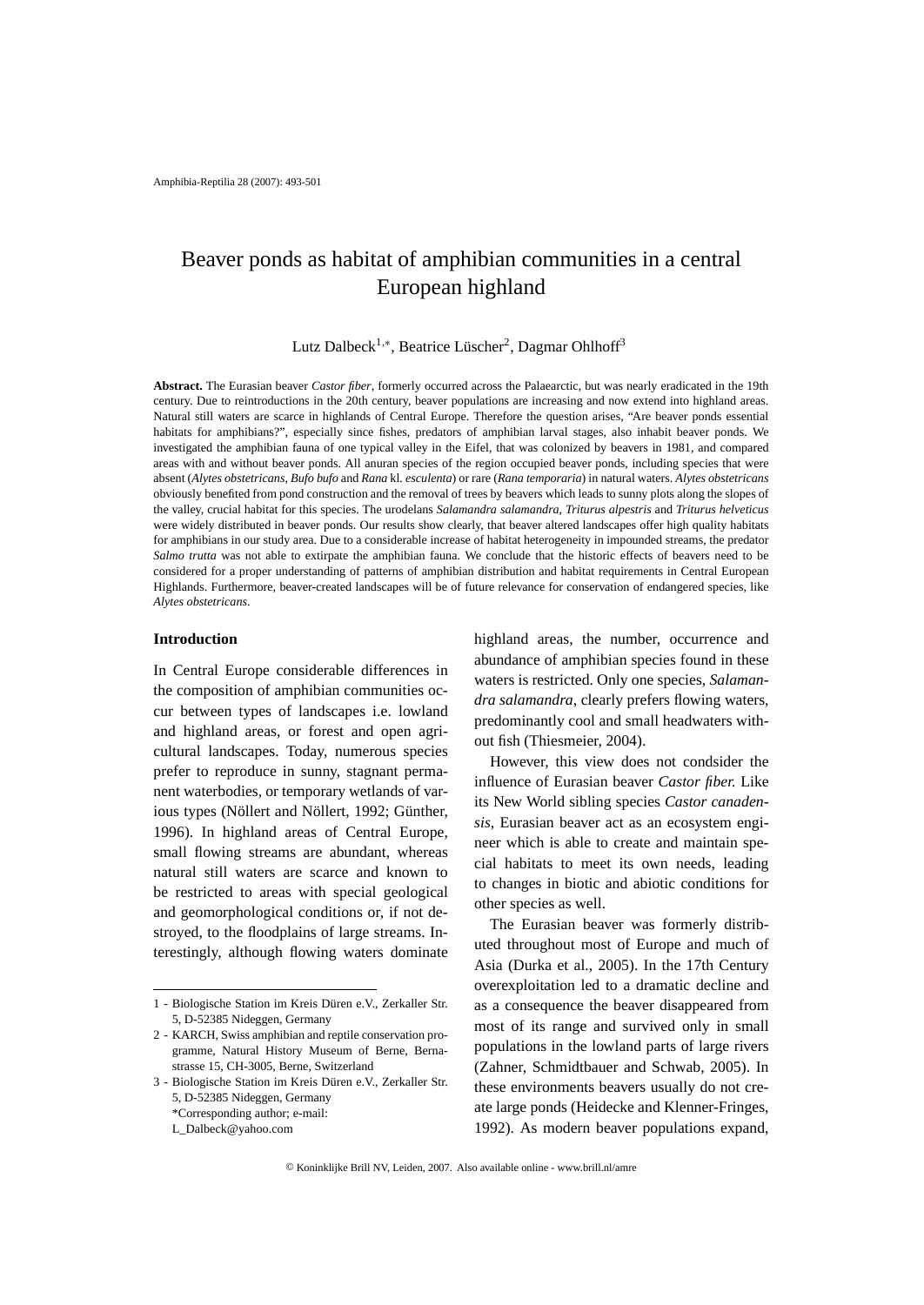driven in part by reintroductions in many areas of its former range, it is increasingly clear that Eurasian beavers are very adaptable and able to colonise successfully even small waters like streams and ditches (Naumann, 1991; Heidecke and Klenner-Fringes, 1992). Today, beavers live not only in lowland areas, but also in highlands. Here beavers need to impound streams to create suitable habitat, including meadows and ponds that increase biotic, abiotic and structural heterogeneity on a landscape scale (Wright, Jones and Flecker, 2002; Rosell et al., 2005; Zahner, Schmidtbauer and Schwab, 2005). However, the exact role of beaver landscapes and ponds in providing habitat for amphibians in Europe is poorly understood (Elmeros, Madsen and Berthelsen, 2003). As predatory fishes, which eat amphibian larvae, often colonize ponds created by beavers (Keast and Fox, 1990; Hägglund and Sjöberg, 1999; Halley and Lamberg, 2001; Ray, Ray and Rebertus, 2004; Sigourney, Letcher and Cunjak, 2006) it is unclear if fish predation exclude amphibians from beaver altered waters.

One of the highland areas where beavers are expanding is the Eifel in Germany. In the "Hürtgenwald", a large forest, 12 Eurasian beavers from Poland were released between 1981 and 1989 (Naumann, 1991) in a tributary of the River Rur, part of the catchment area of the River Meuse. By 2004, these beavers had established a still increasing population of about 150 to 200 individuals (Schadewinkel, 2006). Soon after their reintroduction, these beavers began to impound streams and induced a remarkable change in the landscape that is still under way (Rolauffs, Hering and Lohse, 2001).

Based on a beaver census in 2004 (Schadewinkel, 2006), we started to study the suitability of beaver ponds as habitat for the amphibian fauna. In the present study we examine (1) if species richness of amphibian communities increases along with the increase in landscape heterogeneity due to the creation of lentic habitats and alteration of other environmental features caused by beaver activity, and (2) if the density

of *S. salamandra*, a species typically reproducing in flowing water in the uplands declines due to loss of breeding habitat.

This study may serve as a basis for further investigations to determine the former role of beaver-dammed valleys as original habitat of amphibians and the possible role of beavers and the chances this species offers in future conservation of amphibian populations in Central Europe.

#### **Methods**

#### *Study area*

We chose one valley close to the reintroduction site situated in the "Hürtgenwald" (central coordinates: 50°42'30N, 6◦22 30E), a large forest in the north of the Eifel, Germany (fig. 1). The Hürtgenwald is dominated by a forested plateau and small V-shaped valleys with steep slopes and narrow floodplains. The climate is sub-Atlantic i.e. temperate with cool summers and mild winters with an average temperature of ca. 8.5◦C (MURL 1989). Elevation ranges from 250 m to 400 m above sea level. The central and lower parts of the valley that were surveyed stretch over ca. 2400 m and the stream flows into a drinking-water reservoir. The floodplain has a breadth of 30 m to 60 m. Most of the valley, including the rather steep slopes and the floodplain, is forested or was forested before beavers began to cut the trees and create ponds. The valley is inhabited by two beaver colonies. Beavers have created large ponds due to dams up to 50 m in length and up to 2.0 m high. All ponds are populated by *Salmo trutta*. As we wished to compare the amphibian fauna of the impounded parts of the stream with typical habitat in a valley that was not influenced by beaver activities, we divided the valley into three study areas (table 1, fig. 1):

*Old beaver ponds.* Within the last 15 years, beavers impounded a chain of 17 ponds in the middle reach of the valley on a stretch about 600 m in length. These ponds differ in size and depth depending on relief. Pond size increases from the upper to the lower end of this reach (fig. 1). Most of the dams stretch over the total breadth of the floodplain, therefore the bottom of the valley is largely flooded. As a consequence, the majority of trees in the floodplain died or were felled by beavers during the last 15 years. Only small groups of trees remain in the floodplain, mainly *Alnus glutinosa* and *Picea abies*. Beavers also felled many trees in up to 40 m distance from the ponds, therefore the ponds and surrounding slopes are more or less open and sunny. The shallow banks of the large ponds have a rich emergent vegetation, small inlets, dead trunks, piles of branches, high amounts of woody debris (imported from the surroundings by beavers), dams and burrows.

*Young beaver ponds.* A second beaver family occupies an area close to the reservoir (fig. 1). Here, beavers occurred sporradically for more than 10 years with activity increasing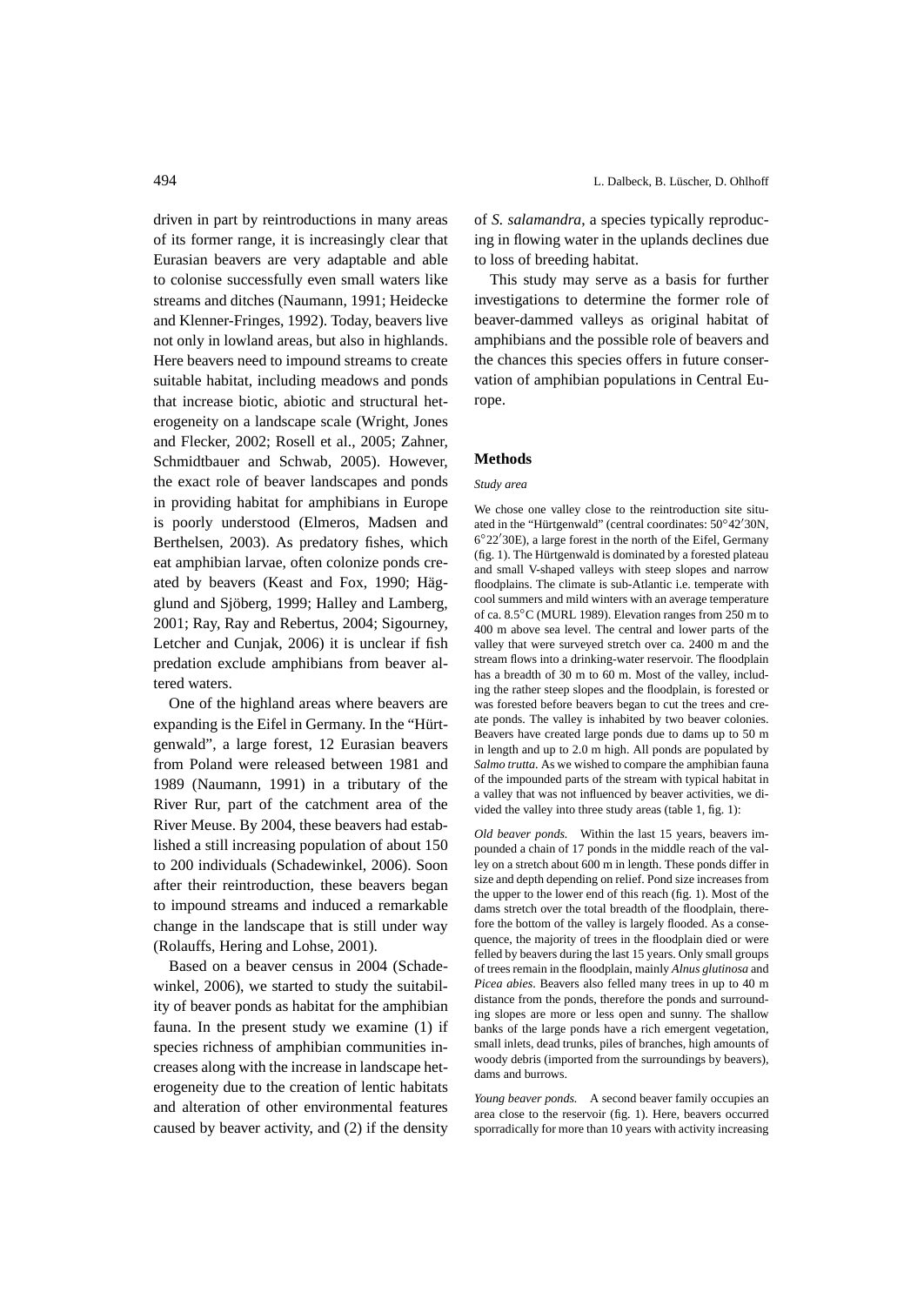

**Figure 1.** Map of the study area in the Hürtgenwald, Eifel (Germany).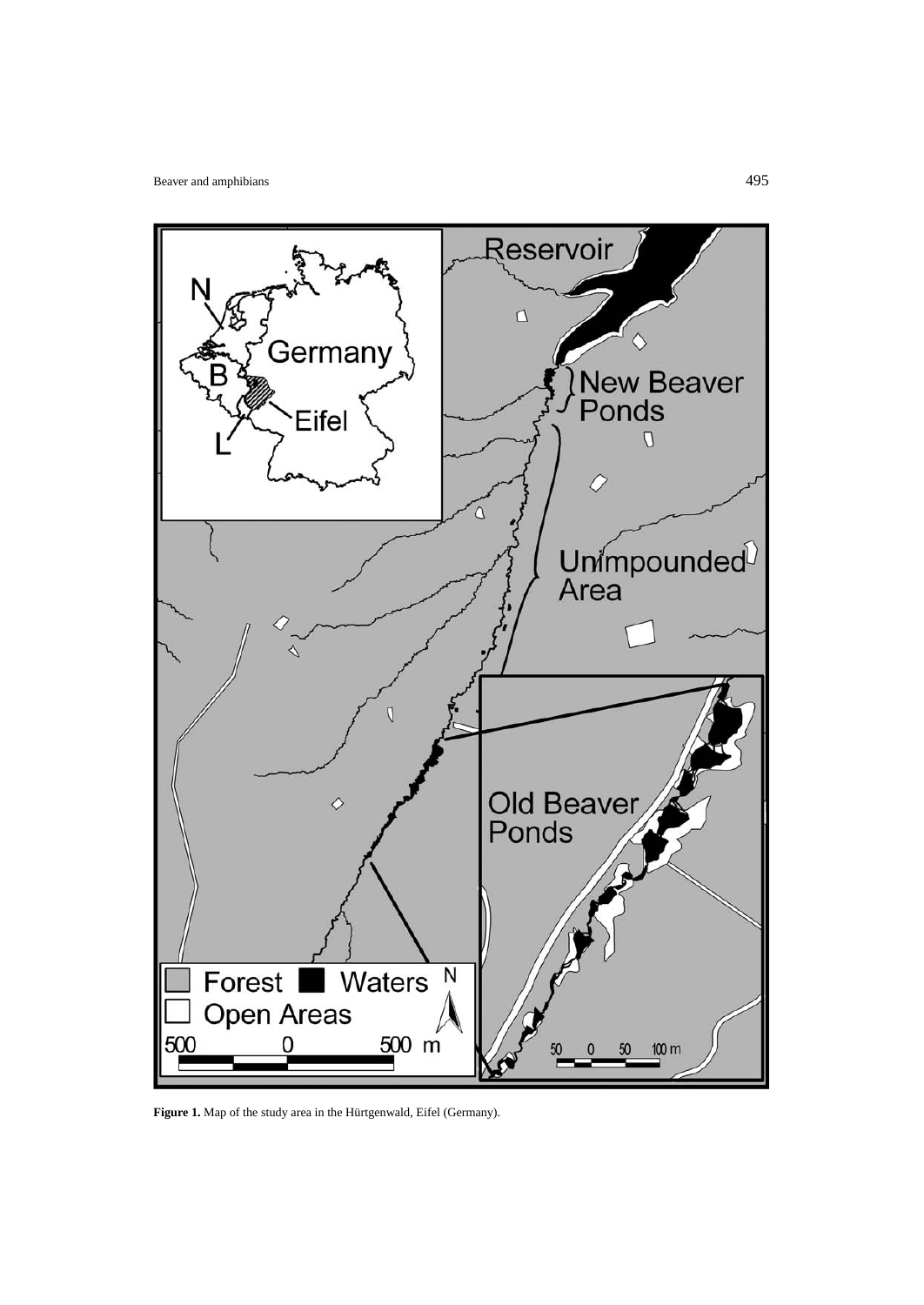**Table 1.** Types of waters in the study area. su: sunny (canopy cover *<*25%), sha: shady (canopy cover *>*75%), int: intermediate insolation (canopy cover  $25-75\%$ ),  $a$ : artificial (bomb crater, waters caused by heavy vehicles) and  $n$ : natural (non artificial) waters of the floodplain.

| Type of water                      | $\boldsymbol{n}$ | <b>Size</b>                     | Structure                                                                                        | Insolation |
|------------------------------------|------------------|---------------------------------|--------------------------------------------------------------------------------------------------|------------|
| old beaver ponds                   | 17               | $30-2000$ m <sup>2</sup>        | shallow-1.5 m deep, banks often with<br>emergent vegetation                                      | su-int     |
| new beaver ponds                   | 3                | $400 - 2000$ m <sup>2</sup>     | shallow-1.0 m deep, banks with litter<br>and some emergent vegetation                            | su-sha     |
| springs $n$                        | 4                | $15-30$ m <sup>2</sup>          | shallow $\left($ < 15 cm depth) with typical vegetation                                          | sha        |
| bomb crater <sup>a</sup>           |                  | $40 \text{ m}^2$                | silted up with debris                                                                            | sha        |
| dead waters <sup>n</sup>           | $\mathfrak{D}$   | $8 \text{ m}^2/20 \text{ m}^2$  | shallow $\left( < 20 \right)$ cm depth), no vegetation,<br>intermittently connected to the brook | sha        |
| pools on forest roads <sup>a</sup> | $\overline{c}$   | $15 \text{ m}^2/20 \text{ m}^2$ | 30 cm depth, some vegetation                                                                     | sha        |
| uprooted root system <sup>n</sup>  |                  | $9 \text{ m}^2$                 | shallow $(<15$ cm depth), no vegetation                                                          | sha        |
| brook (breadth) $n$                |                  | $1.0 - 2.5$ m                   | mainly natural, no vegetation                                                                    | sha        |

rapidly in 2004. As of spring 2005, the beavers had built three large dams, flooding a stretch ca. 125 m length and had felled many trees. Generally these ponds resemble those in the middle part of the valley, although vegetation is less developed and some of the ponds are shady, because large trees have not been cut or died. Besides *Salmo trutta*, we also observed cyprinids, mainly *<*10 cm in total length, in the ponds.

*Unaffected stream reaches and floodplain.* We investigated the valley between the two impounded areas, a stretch of about 1600 m. The stream is mainly unobstructed with a breadth of 1 m to 2.5 m and contains *Salmo trutta*. Due to old stands of floodplain forest or old spruce plantations, most of the unimpounded valley is rather shady. Only few standing waters exist in the floodplain and one third of them, the large ones, are artificial (table 1). Unlike other waterbodies in this survey, none of these waters including the two dead arms of the stream was populated by fishes.

#### *Data collection*

Between 21.03.2005 and 04.04.2006 all waters along the valley were surveyed five times. All observations started in the afternoon and continued into the night. During the first two surveys we counted egg masses of *Rana temporaria* and *Bufo bufo* and searched for newts of the Genus *Triturus* and larvae of *S. salamandra* at night with strong torches and hand nets. The aim of the latter surveys was to count calling individuals of the later breeding anuran species and to search for larvae. In April 2006 we conducted one nightsurvey on all waters to complete presence-absence data of urodelan species and fishes in the study area.

We did not use traps and mark-release-recapture methods, therefore quantitative or semi-quantitative data are available only for the following species: (1) *Rana temporaria*. It was possible to count the number of egg masses. However, this species might be underestimated in the beaver ponds, as large areas of these ponds were difficult to reach. (2) *Alytes obstetricans* and (3) *Rana* kl. *esculenta*: We counted calling males several times and therefore generated rough estimates of population sizes.

We used Mann-Whitney U-test to determine if the number of species and the number of clutches of *Rana temporaria*, differed between beaver ponds and waters not affected by beavers. As we have only presence-absence data for the two *Triturus* spp. and *S. salamandra*, it is only possible to estimate the importance of beaver ponds for caudates based on the number of sites occupied by these species.

## **Results**

## *Amphibian species richness in different types of aquatic habitats*

We identified 31 water bodies, the majority of them were beaver ponds (table 1). The seven amphibian species observed in the study area were not evenly distributed among the habitat types (table 2): Only three species were able to colonise the small and shady natural water bodies of the unimpounded part of the floodplain; a considerable number of these sites were not occupied at all, leading to low species richness (table 2). The artificial waterbodies on the floodplain were more attractive to amphibians, as all three of these shady and rather small ponds (table 1) contained amphibians representing four species (table 2). No amphibians were found in the stream.

The number of species per site was significantly higher in beaver ponds compared to all other aquatic habitats of the study area (Mann-Whitney-U-Test *P <* 0*.*005, *U* = 14*.*00,  $n = 31$ , fig. 2). All seven species encountered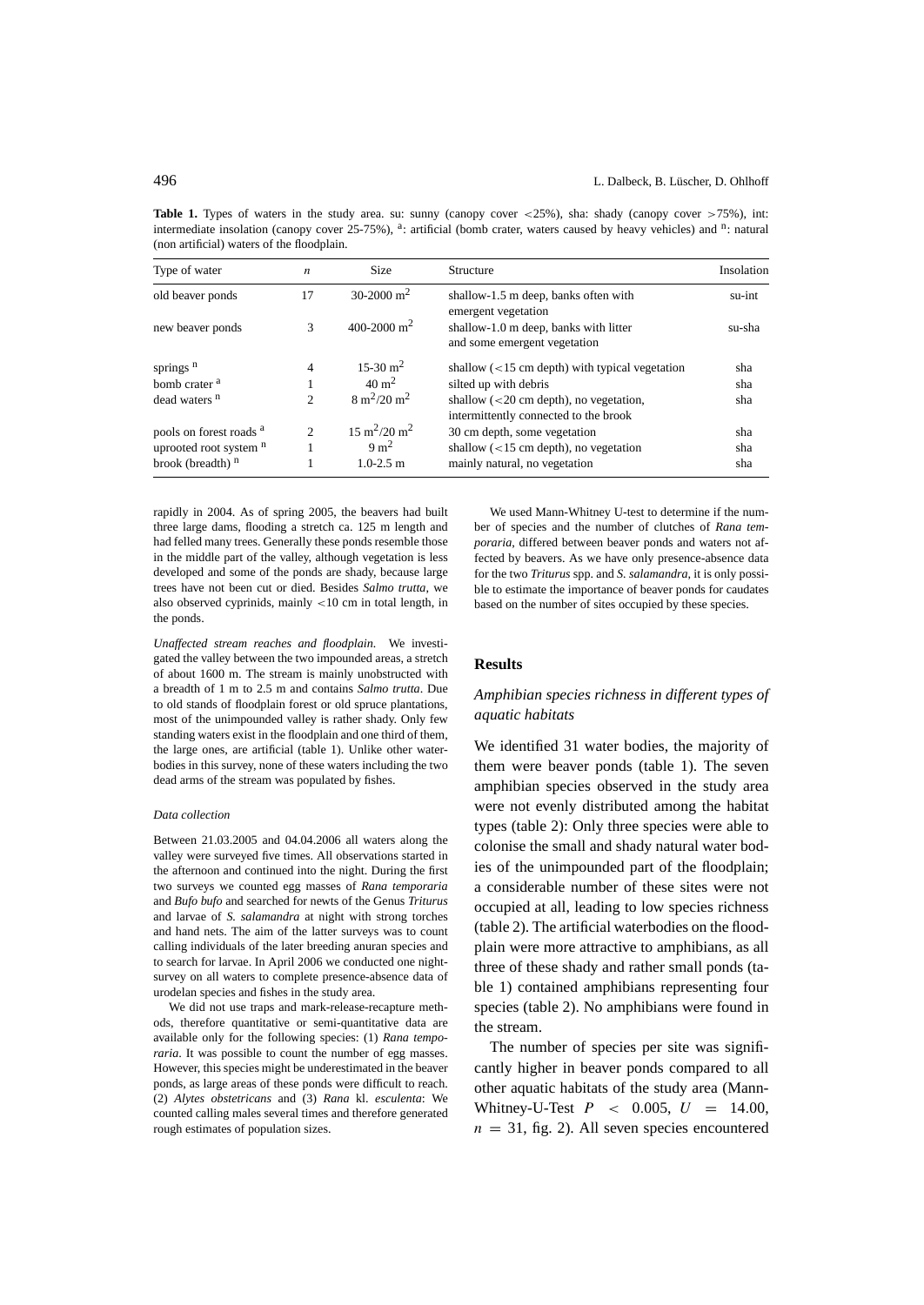**Table 2.** Number of sites of different habitat types occupied by amphibians in the study area. The artificial waters in the floodplain are described in table 1.

| <b>Species</b>                              | Beaver ponds   |                |          | Study area     |                   |     |
|---------------------------------------------|----------------|----------------|----------|----------------|-------------------|-----|
|                                             | Old            | <b>New</b>     | Stream   | Natural waters | Artificial waters |     |
| Number of waters                            | 17             | 3              |          |                |                   | 31  |
| Populated by amphibians (1 or more species) | 17             | 3              | $\Omega$ |                |                   | 27  |
| Populated by fishes                         | 17             | 3              |          |                |                   | 21  |
| Salamandra salamandra                       | 7              |                |          |                |                   | 11  |
| Triturus alpestris                          | 15             |                |          |                |                   | 21  |
| Triturus helyeticus                         | 16             | 3              |          |                |                   | 21  |
| Rana temporaria                             | 10             | 3              |          |                |                   | 15  |
| Rana kl. esculenta                          | $\overline{c}$ |                |          |                |                   |     |
| Bufo bufo                                   |                | $\mathfrak{D}$ |          |                |                   |     |
| Alytes obstetricans                         |                |                |          |                |                   |     |
| Average no. of species                      | 4.2            | 3.7            | 0.0      | 0.6            | 2.7               | 3.0 |



**Figure 2.** Relative frequency distribution of taxa richness of beaver ponds ( $n = 20$ , average number of species: 4.1) compared to all other waters  $(n = 11)$ , average no of species: 1.2).

were observed in beaver ponds. One species, *Alytes obstetricans*, was exclusively found in old beaver ponds. Three species, *S. salamandra*, *Alytes obstetricans* and *Rana* kl. *esculenta*, were absent from young beaver ponds, and one species, *B. bufo*, was uncommon in young ponds and its reproductive status there was unclear.

### *Distribution of single species*

Newts were found mainly in beaver ponds; about 80% of all waters populated by *Triturus alpestris* and 90% by *Triturus helveticus* were created by beavers (table 2). The larvae of *S. salamandra* were equitably distributed in beaver

ponds and other waterbodies on the floodplain but did not occur in the stream itself.

*Rana temporaria* significantly preferred beaver ponds for breeding (Mann-Whitney-U-Test  $P < 0.005, U = 48.00, n = 31$ : Most clutches (*>*96%) were deposited in beaver impoundments usually at one to three places per pond in sunny, shallow water (table 3). Other types of habitat, namely natural unimpounded waters  $(15 \text{ clutches} = 0.6\% \text{ of all clutches}),$  played a minor role as breeding sites for this species.

*Rana* kl. *esculenta* was absent from new beaver ponds but we observed two calling males in two of the largest and fully insolated old beaver ponds app. 1700 m further up the valley. Among the old beaver ponds, *B. bufo* was fairly abundant in the larger, sunny ponds. It was much less common in new beaver ponds and we observed only a few males.

*Alytes obstetricans* was restricted to beaver ponds. While there were no observations of the species in new beaver ponds, we heard up to 20 calling males along slopes opened through treecutting by beavers around old ponds. In spring, at least two sunny ponds contained larvae that presumably had hibernated there.

## **Discussion**

Fifteen years of beaver activities have remarkably increased the habitat heterogeneity by in-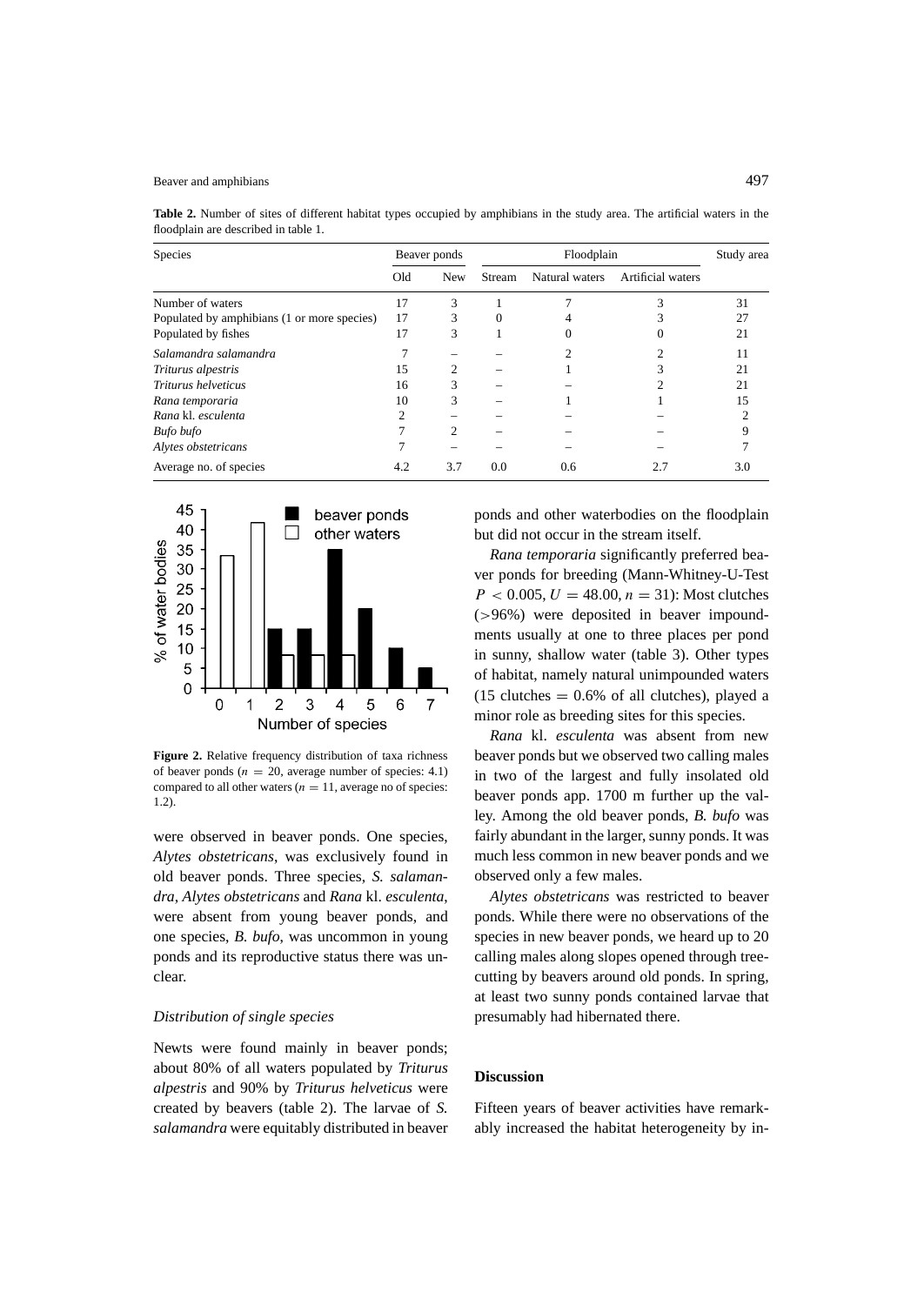**Table 3.** Number of clutches of *Rana temporaria* in the waters of the study area. <sup>1)</sup> 70 out of 85 clutches were found in a 2<sup>nd</sup> World War bomb crater, see table 1.

| Habitat type        | $\mathfrak{n}$ |    |                 |             |             | Waters with clutches Meter of the valley $n$ clutches Average per pond $%$ Waters with clutches |
|---------------------|----------------|----|-----------------|-------------|-------------|-------------------------------------------------------------------------------------------------|
| Brook/Floodplain 11 |                |    | 1600 m          | $85^{1}$    | 7.7         | 18.2%                                                                                           |
| Beaver Pond, old 17 |                | 10 | $600 \text{ m}$ | >1600       | >94.1       | 58.8%                                                                                           |
| Beaver Pond, new 3  |                |    | 125 m           | > 800       | >268.0      | 100.0%                                                                                          |
| Σ                   | 31             |    | 2325 m          | $\sim$ 2500 | $\sim$ 81.0 | 46.9%                                                                                           |

creasing the absolute number of slow flowing or stagnant waters, the absolute area covered by water, and by creating sunny and shallow water stretches with submersed and emergent vegetation. Additionally beavers actively changed the character of the valley by creating clear-cuts in the proximity of their ponds leading to open, sunny plots especially along the steep slopes of the valley.

## *Habitat diversification and species diversity of amphibians*

The natural waters of the floodplain in the study area are typical for highlands of Central European floodplains: small and very shallow springs, depressions caused by uprooted trees and small backwaters usually connected to the brook. Generally, in the Eifel and adjacent highlands, only *S. salamandra* and *Rana temporaria*, are known to build up stable populations in these shallow, shady, and cool waters. If some large and fishless waters exist, *Triturus alpestris* and *Triturus helveticus* occur (Dalbeck et al., 1997; Zehlius et al., 2001); newts rarely colonise flowing water (Thiesmeier, 2004). Therefore, the amphibian fauna of the unimpounded part of the study system is typical of extensive areas of the highlands of Germany. Natural waters of the unimpounded part of the valley were obviously not very attractive to amphibians: Half of them were not occupied by any species and three out of four anuran species were missing completely (table 2). No species was restricted to natural waters or exceptionally abundant there.

The increase in habitat heterogeneity caused by beaver damming and logging led to a remarkable increase in species in amphibian communities in the study area. While species living in the unimpounded part of the study area also successfully occupied beaver ponds, additional species were able to colonise the valley. Moreover, the number of species in the beaver ponds was considerably higher than in other water bodies in the study area (fig. 2). No negative effects were detected because of the loss of parts of the unimpounded floodplain.

Species found in beaver ponds, but absent from other sites on the floodplain, depend on beaver-created structures like sunny/warm reproductive sites with submersed vegetation (i.e. *Rana* kl. *esculenta*, see Günther, 1990), large, preferably sunny lentic or slow flowing waters (*B. bufo*, see Günther and Geiger, 1996) or a combination of suitable reproductive waters with adjacent open, fully insolated and  $\pm$  steep slopes wich are crucial for *Alytes obstetricans* (Eislöffel, 2003; Sowig, Klemens and Laufer, 2003; Weber, 2003). *Rana temporaria* and the two newt species are also known to benefit from the structures mentioned.

*Alytes obstetricans* is of special interest, because in Central Europe the distribution of this species is limited mainly to highland and mountain areas. In our study area, it was the only species restricted to beaver ponds and obviously benefits from open terrestrial habitats created by beavers close to its reproduction sites.

As beavers are able to colonise brooks of less than 1.5 m breadth, beaver-altered landscapes may have been a common habitat for *Alytes obstetricans* in most of its Central European range and formerly enabled the species to colonise large parts of the highlands north of the Alps.

Note that species known from other beaver sites like *Bombina variegata* or *Hyla arborea*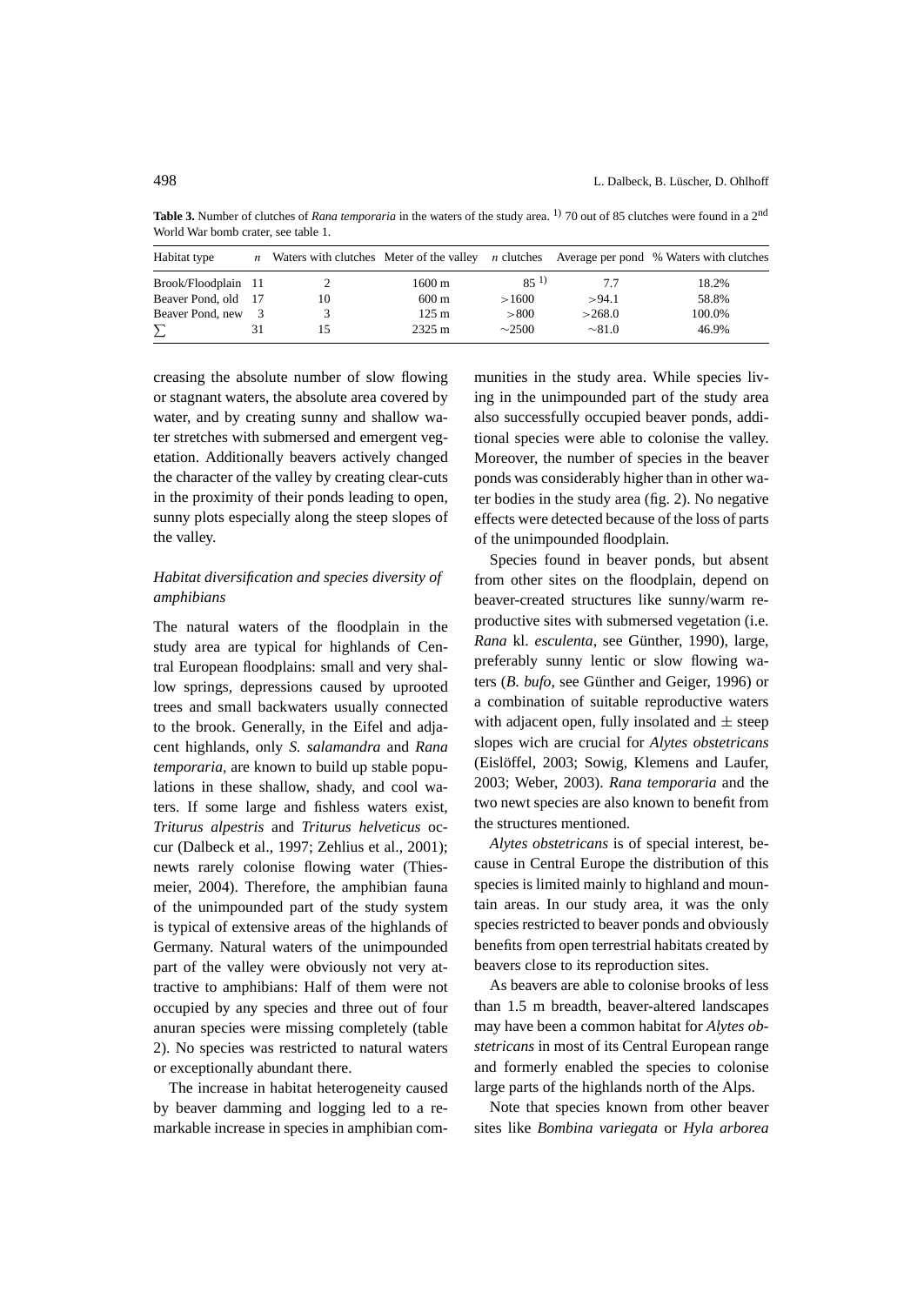## Beaver and amphibians 499

had no opportunity to colonise potentially suitable ponds created by beavers within the last 15 years because the remaining populations of these highly endangered species are *>*10 km away from the study area. Thus, the amphibian communities of valleys impounded by beavers in forested Central European highland areas may become even richer than observed in the study area.

## *Effect of beaver impoundment on stream-breeding amphibians*

In our study area, unimpounded free flowing streams obviously are not optimal habitat for the reproduction of *S. salamandra* which typically breeds in headwaters and springs in Central Europe. This may be due to predation by *Salmo trutta*, which generally prevents successful reproduction of *S. salamandra* (Blau, 2002; Thiesmeier, 2004). Beaver ponds obviously are a suitable substitute for stream habitat probably by providing shallow waters and numerous refuges for salamander larvae. Thus, in our study area, increased amphibian richness due to beaver damming is not at the expense of streamdwelling amphibians, which appear to benefit from beaver activity as well.

In temperate North America considerable numbers of amphibians, namely salamanders, are more or less strictly associated with free flowing waters (Petranka, 1998), and may therefore not find favourable conditions in beaver ponds for reproduction. In contrast, in tempertate Central Europe, free flowing waters are of very low importance for amphibian reproduction and no species is restricted to flowing water, including *S. salamandra* (Dalbeck et al., 1997; Thiesmeier, 2004).

## *Effects of Salmo trutta on the amphibian community*

Salmonids have the potential to exclude amphibians due to predation of larvae or even adults (e.g. Kabisch and Weiss, 1968). In our study area *Salmo trutta* was present in all beaver ponds (table 2), but no specific data were collected on distributions or density of this species. Therefore the high species diversity and in case of *Rana temporaria* the high number of egg masses in beaver ponds compared to the remaining waters (table 3) is unexpected. The number of egg masses of *Rana temoraria* is clearly higher than known from many other parts of Germany (Schlüpmann and Günther, 1996). Moreover, Elmeros, Madsen and Berthelsen (2003) observed comparable high numbers of clutches of *Rana temporaria* in beaver impoundments in Denmark.

We observed high densities of larvae of *Rana temporaria* in old and new beaver ponds in edges with very shallow water (*<*5 cm) which are likely avoided by large fish, or in coarse woody debris accumulated in small inlets along the banks of beaver ponds where larvae could evade fish predation. Large areas of shallow water with submersed vegetation, woody debris, – and favourable conditions such as increased water temperature (Skelly and Freidenburg, 2000) and high productivity seem to make beaver impoundments attractive habitat for larval amphibians, as shown for in detail for *Rana sylvatica* in beaver ponds in Canada (Stevens, Paszkowski and Foote, 2006).

#### *Woody debris*

A key factor for the suitability of beaver ponds for amphibians may be the large amount of coarse woody debris consisting of wood chips, pieces of bark and twigs actively imported by the beavers from the surroundings which is an unique feature of beaver ponds and dams in general (Rolauffs, Hering and Lohse, 2001). Woody debris in the waters as well as along the shoreline is generally expected to have positive effects on amphibians e.g. by reducing predation risk for larvae and adults, by increasing food availability for larvae due to an increase of surfaces for biofilm development, by providing structure for the attachment of eggs, or by providing potential terrestrial habitats e.g. for hibernation (Tockner et al., 2006).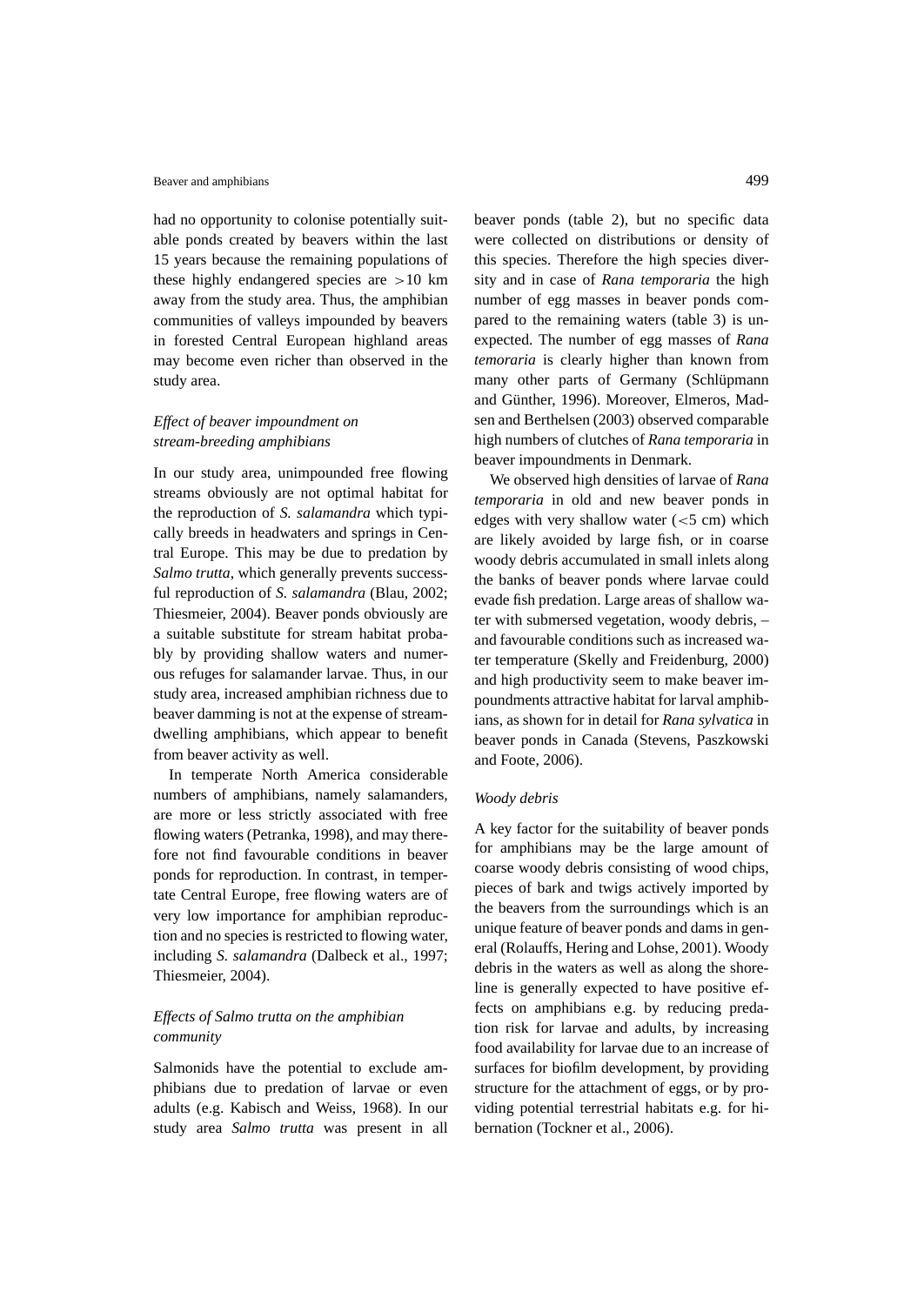## *Comparison of old and new ponds*

A striking difference between old beaver ponds and the most recently created impoundments is the absence of nearly half of the amphibian species in the new ponds (table 2). We can speculate that the time available for the colonisation of the new ponds was too short for the establishment of populations. Interestingly, *Rana temporaria* was able to colonise the new beaver ponds very quickly. Other studies have reported large numbers of *Rana temporaria* moving to new ponds soon after their emergence (Gollmann et al., 2002).

## *Conclusion*

In general, preliminary observations in several other valleys with beaver created wetlands in the vicinity of the study area indicate that caution must be exercised in generalising results from our surveys. For example, *Alytes obstetricans* is missing in valleys apparently looking suitable for this species, and densities of *Triturus* spp. and *Rana* kl. *esculenta* seem to vary considerably between different reaches occupied by beavers for yet unknown reasons. Thus further investigations are needed for a better understanding of the factors affecting the suitability of beaver ponds for individual amphibian species and communities in Central Europe.

However, it is clear that beaver ponds are an important primary habitat of Central European Amphibian species. The reintroduction of beavers has already led to a remarkable increase of suitable habitats for amphibians in highland areas north of the Alps. Furthermore, beavercreated wetlands and clearings have to be considered when assessing patterns of amphibian distribution and habitat requirements in Central Europe. Beavers may play a key role in successful conservation strategies for amphibians in the future.

**Acknowledgements.** The forestry department of Hürtgenwald, namely D. Fink provided helpful information on the beavers of the study area. We thank J. Enderle for assistance with the field work, Y. Zahn, B. Schmidt and K. Grossenbacher for support in literature investigation and Cynthia A. Paszkowski and a anonymus revierwer for helpful comments on a former version of the manuscript.

## **References**

- Blau, J. (2002): Zur Koexistenz von Larven des Feuersalamanders (*Salamandra salamandra*) und Bachforellen (*Salmo trutta* forma *fario*) in Dresdener Gewässern. Z. Feldherpetol. **9**: 169-176.
- Dalbeck, L., Hachtel, M., Schäfer, K., Schäfer, M., Weddeling, K. (1997): Die Amphibien im Rhein Sieg-Kreis und der Stadt Bonn: Verbreitung, Gewässerpräferenzen und Gefährdung. Decheniana **150**: 235-292.
- Durka, W., Babik, W., Ducroz, J.-F., Heidecke, D., Rosell, F., Samjaa, R., Saveljev, A.P., Stubbe, A., Ulevicius, A., Stubbe, M. (2005): Mitochondrial phylogeography of the Eurasian Beaver *Castor fiber* L. Mol. Ecol. **14**: 3843- 3856.
- Eislöffel, F. (2003): Verbreitung, Bestandssituation und Schutz der Geburtshelferkröte (*Alytes obstetricans*) in Rheinland-Pfalz. Z. Feldherpetol. **10**: 47-52.
- Elmeros, M., Madsen, A.B., Berthelsen, P. (2003): Monitoring of reintroduced Beavers (*Castor fiber*) in Denmark. Lutra **46**: 153-162.
- Gollmann, G., Gollmann, B., Baumgartner, C., Waringer-Löschenkohl, A. (2002): Spawning site shifts by *Rana dalmatina* and *Rana temporaria* in response to habitat change. Biota **3/1-2**: 35-41.
- Günther, R. (1990): Die Wasserfrösche Europas. Neue Brehm Bücherei, Bd. 600: Ziemsen, Wittenberg-Lutherstadt.
- Günther, R. (Ed.) (1996): Die Amphibien und Reptilien Deutschlands. Fischer, Jena.
- Günther, R., Geiger, A. (1996): Erdkröte *Bufo bufo*. In: Die Amphibien und Reptilien Deutschlands, p. 274-302. Günther, R., Ed., Fischer, Jena.
- Hägglund, A., Sjöberg, G. (1999): Effects of beaver dams on the fish fauna of forest streams. Forest ecol. manag. **115**: 259-266.
- Halley, D.J., Lamberg, A. (2001): Populations of juvenile Salmon and Trout in Relation to Beaverdamming of spawning streams. In: The European Beaver in a new millennium. Proceedings of the 2nd Beaver Symposium, 27-30 September 2000, Bialowieza, p. 122-127. Czech, A., Schwab, G., Eds.
- Heidecke, D., Klenner-Frings, B. (1992): Studie über die Habitatnutzung des Bibers in der Kulturlandschaft und anthropogene Konfliktbereiche. 2nd int. Symposium semiaquatische Säugetiere, Osnabrück. Wiss. Beitr. Univ. Halle: 215-265.
- Kabisch, K., Weiss, J. (1968): Rana temporaria L. als Winternahrung von Salmo trutta fario (L.). Abhandlungen und Berichte aus dem Staatl. Museum für Tierkunde in Dresden **22**: 289-291.
- Keast, A., Fox, M.G. (1990): Fish community structure, spatial distribution and feeding ecology in a beaver pond. Environ. Biol. Fish. **27**: 201-214.